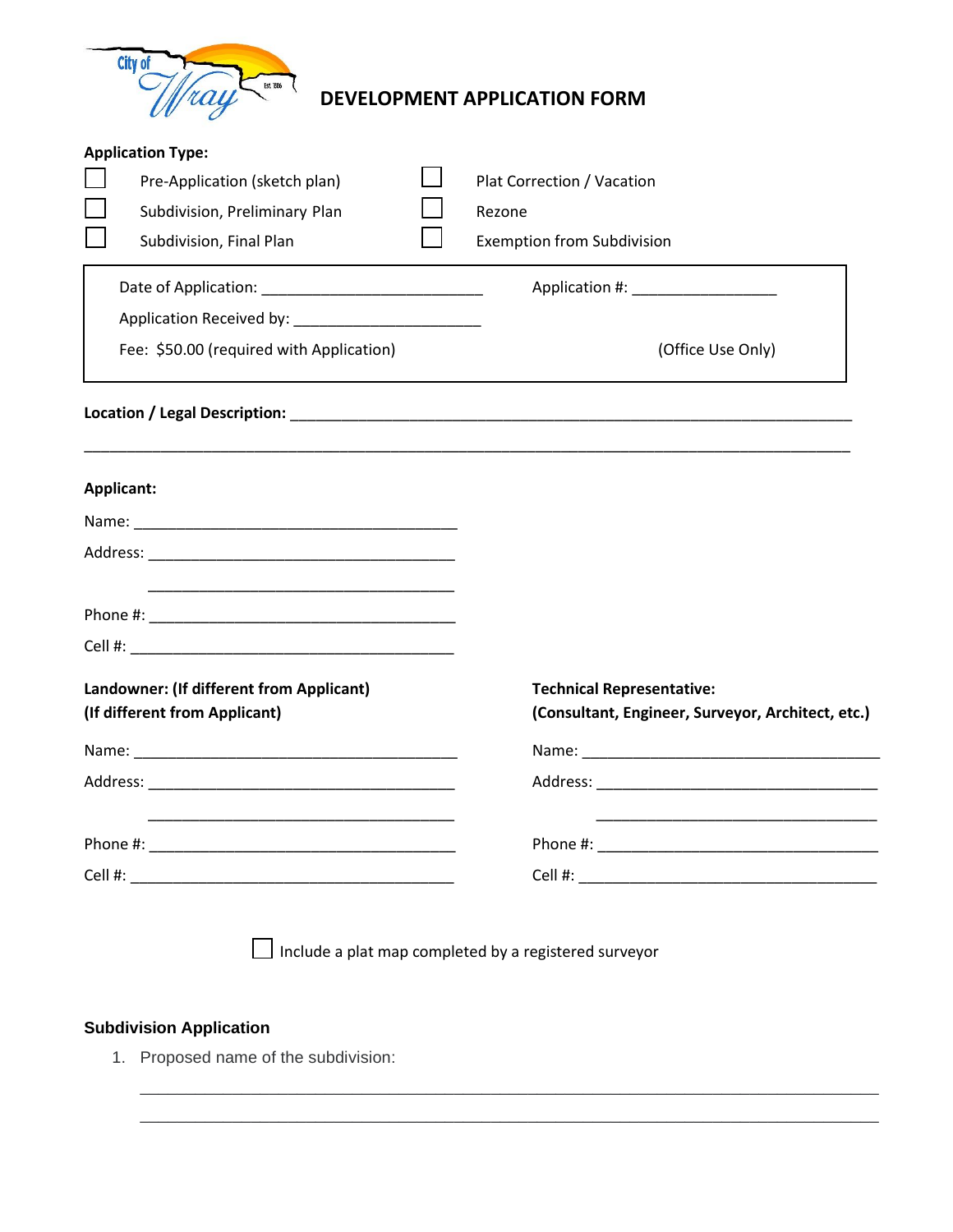- 2. Location and boundaries of the subdivision:
- 3. Name and addresses of the subdivider and the engineer or surveyor preparing the plat:

\_\_\_\_\_\_\_\_\_\_\_\_\_\_\_\_\_\_\_\_\_\_\_\_\_\_\_\_\_\_\_\_\_\_\_\_\_\_\_\_\_\_\_\_\_\_\_\_\_\_\_\_\_\_\_\_\_\_\_\_\_\_\_\_\_\_\_\_\_\_\_\_\_\_\_\_\_\_\_\_ \_\_\_\_\_\_\_\_\_\_\_\_\_\_\_\_\_\_\_\_\_\_\_\_\_\_\_\_\_\_\_\_\_\_\_\_\_\_\_\_\_\_\_\_\_\_\_\_\_\_\_\_\_\_\_\_\_\_\_\_\_\_\_\_\_\_\_\_\_\_\_\_\_\_\_\_\_\_\_\_

\_\_\_\_\_\_\_\_\_\_\_\_\_\_\_\_\_\_\_\_\_\_\_\_\_\_\_\_\_\_\_\_\_\_\_\_\_\_\_\_\_\_\_\_\_\_\_\_\_\_\_\_\_\_\_\_\_\_\_\_\_\_\_\_\_\_\_\_\_\_\_\_\_\_\_\_\_\_\_\_ \_\_\_\_\_\_\_\_\_\_\_\_\_\_\_\_\_\_\_\_\_\_\_\_\_\_\_\_\_\_\_\_\_\_\_\_\_\_\_\_\_\_\_\_\_\_\_\_\_\_\_\_\_\_\_\_\_\_\_\_\_\_\_\_\_\_\_\_\_\_\_\_\_\_\_\_\_\_\_\_

\_\_\_\_\_\_\_\_\_\_\_\_\_\_\_\_\_\_\_\_\_\_\_\_\_\_\_\_\_\_\_\_\_\_\_\_\_\_\_\_\_\_\_\_\_\_\_\_\_\_\_\_\_\_\_\_\_\_\_\_\_\_\_\_\_\_\_\_\_\_\_\_\_\_\_\_\_\_\_\_ \_\_\_\_\_\_\_\_\_\_\_\_\_\_\_\_\_\_\_\_\_\_\_\_\_\_\_\_\_\_\_\_\_\_\_\_\_\_\_\_\_\_\_\_\_\_\_\_\_\_\_\_\_\_\_\_\_\_\_\_\_\_\_\_\_\_\_\_\_\_\_\_\_\_\_\_\_\_\_\_

\_\_\_\_\_\_\_\_\_\_\_\_\_\_\_\_\_\_\_\_\_\_\_\_\_\_\_\_\_\_\_\_\_\_\_\_\_\_\_\_\_\_\_\_\_\_\_\_\_\_\_\_\_\_\_\_\_\_\_\_\_\_\_\_\_\_\_\_\_\_\_\_\_\_\_\_\_\_\_\_ \_\_\_\_\_\_\_\_\_\_\_\_\_\_\_\_\_\_\_\_\_\_\_\_\_\_\_\_\_\_\_\_\_\_\_\_\_\_\_\_\_\_\_\_\_\_\_\_\_\_\_\_\_\_\_\_\_\_\_\_\_\_\_\_\_\_\_\_\_\_\_\_\_\_\_\_\_\_\_\_

\_\_\_\_\_\_\_\_\_\_\_\_\_\_\_\_\_\_\_\_\_\_\_\_\_\_\_\_\_\_\_\_\_\_\_\_\_\_\_\_\_\_\_\_\_\_\_\_\_\_\_\_\_\_\_\_\_\_\_\_\_\_\_\_\_\_\_\_\_\_\_\_\_\_\_\_\_\_\_\_ \_\_\_\_\_\_\_\_\_\_\_\_\_\_\_\_\_\_\_\_\_\_\_\_\_\_\_\_\_\_\_\_\_\_\_\_\_\_\_\_\_\_\_\_\_\_\_\_\_\_\_\_\_\_\_\_\_\_\_\_\_\_\_\_\_\_\_\_\_\_\_\_\_\_\_\_\_\_\_\_

\_\_\_\_\_\_\_\_\_\_\_\_\_\_\_\_\_\_\_\_\_\_\_\_\_\_\_\_\_\_\_\_\_\_\_\_\_\_\_\_\_\_\_\_\_\_\_\_\_\_\_\_\_\_\_\_\_\_\_\_\_\_\_\_\_\_\_\_\_\_\_\_\_\_\_\_\_\_\_\_ \_\_\_\_\_\_\_\_\_\_\_\_\_\_\_\_\_\_\_\_\_\_\_\_\_\_\_\_\_\_\_\_\_\_\_\_\_\_\_\_\_\_\_\_\_\_\_\_\_\_\_\_\_\_\_\_\_\_\_\_\_\_\_\_\_\_\_\_\_\_\_\_\_\_\_\_\_\_\_\_

\_\_\_\_\_\_\_\_\_\_\_\_\_\_\_\_\_\_\_\_\_\_\_\_\_\_\_\_\_\_\_\_\_\_\_\_\_\_\_\_\_\_\_\_\_\_\_\_\_\_\_\_\_\_\_\_\_\_\_\_\_\_\_\_\_\_\_\_\_\_\_\_\_\_\_\_\_\_\_\_ \_\_\_\_\_\_\_\_\_\_\_\_\_\_\_\_\_\_\_\_\_\_\_\_\_\_\_\_\_\_\_\_\_\_\_\_\_\_\_\_\_\_\_\_\_\_\_\_\_\_\_\_\_\_\_\_\_\_\_\_\_\_\_\_\_\_\_\_\_\_\_\_\_\_\_\_\_\_\_\_

\_\_\_\_\_\_\_\_\_\_\_\_\_\_\_\_\_\_\_\_\_\_\_\_\_\_\_\_\_\_\_\_\_\_\_\_\_\_\_\_\_\_\_\_\_\_\_\_\_\_\_\_\_\_\_\_\_\_\_\_\_\_\_\_\_\_\_\_\_\_\_\_\_\_\_\_\_\_\_\_ \_\_\_\_\_\_\_\_\_\_\_\_\_\_\_\_\_\_\_\_\_\_\_\_\_\_\_\_\_\_\_\_\_\_\_\_\_\_\_\_\_\_\_\_\_\_\_\_\_\_\_\_\_\_\_\_\_\_\_\_\_\_\_\_\_\_\_\_\_\_\_\_\_\_\_\_\_\_\_\_

\_\_\_\_\_\_\_\_\_\_\_\_\_\_\_\_\_\_\_\_\_\_\_\_\_\_\_\_\_\_\_\_\_\_\_\_\_\_\_\_\_\_\_\_\_\_\_\_\_\_\_\_\_\_\_\_\_\_\_\_\_\_\_\_\_\_\_\_\_\_\_\_\_\_\_\_\_\_\_\_ \_\_\_\_\_\_\_\_\_\_\_\_\_\_\_\_\_\_\_\_\_\_\_\_\_\_\_\_\_\_\_\_\_\_\_\_\_\_\_\_\_\_\_\_\_\_\_\_\_\_\_\_\_\_\_\_\_\_\_\_\_\_\_\_\_\_\_\_\_\_\_\_\_\_\_\_\_\_\_\_

\_\_\_\_\_\_\_\_\_\_\_\_\_\_\_\_\_\_\_\_\_\_\_\_\_\_\_\_\_\_\_\_\_\_\_\_\_\_\_\_\_\_\_\_\_\_\_\_\_\_\_\_\_\_\_\_\_\_\_\_\_\_\_\_\_\_\_\_\_\_\_\_\_\_\_\_\_\_\_\_ \_\_\_\_\_\_\_\_\_\_\_\_\_\_\_\_\_\_\_\_\_\_\_\_\_\_\_\_\_\_\_\_\_\_\_\_\_\_\_\_\_\_\_\_\_\_\_\_\_\_\_\_\_\_\_\_\_\_\_\_\_\_\_\_\_\_\_\_\_\_\_\_\_\_\_\_\_\_\_\_

\_\_\_\_\_\_\_\_\_\_\_\_\_\_\_\_\_\_\_\_\_\_\_\_\_\_\_\_\_\_\_\_\_\_\_\_\_\_\_\_\_\_\_\_\_\_\_\_\_\_\_\_\_\_\_\_\_\_\_\_\_\_\_\_\_\_\_\_\_\_\_\_\_\_\_\_\_\_\_\_ \_\_\_\_\_\_\_\_\_\_\_\_\_\_\_\_\_\_\_\_\_\_\_\_\_\_\_\_\_\_\_\_\_\_\_\_\_\_\_\_\_\_\_\_\_\_\_\_\_\_\_\_\_\_\_\_\_\_\_\_\_\_\_\_\_\_\_\_\_\_\_\_\_\_\_\_\_\_\_\_

- 4. The date of preparation, scale and a symbol designating true north:
- 5. Total acreage contained in the subdivision and the total proposed density:
- 6. Present zoning in and adjacent to the subdivision:
- 7. Name, location of, and dimensions for all existing and proposed streets, alleys, easements and areas to be reserved or dedicated for parks, schools or other public uses within and adjacent to the proposed subdivision:
- 8. Location and dimensions for all existing, easements and watercourses tubed or open within and adjacent to the subdivision:
- 9. Contour interval of two feet at one-inch equals one hundred feet or five feet at one-inch equals two hundred feet:
- 10. Designation of any area subject to inundation:
- 11. Preliminary drainage plan showing types and locations of existing or proposed storm drainage and structures:
- 12. Proposed improvements and grading concepts: